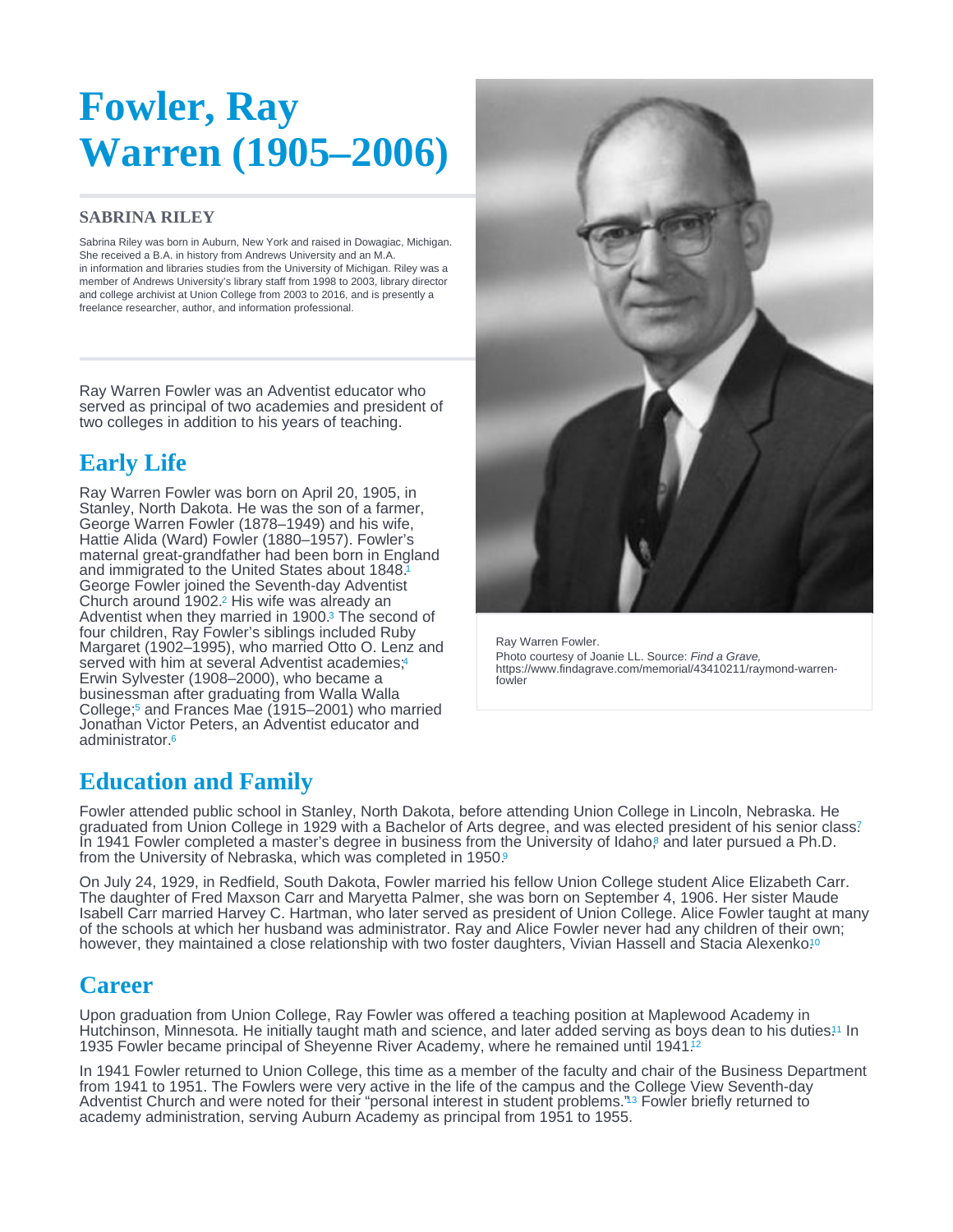<span id="page-1-0"></span>Pacific Union College called Fowler to be its academic dean in 1955. He became president of college just a few months later when the previous president, Henry L. Sonnenberg, unexpectedly suffered a heart attack and died. Fowler's tenure as Pacific Union College president was characterized by high enrollment, capital improvements, and new academic programs.<sup>14</sup> He remained president of Pacific Union College until 1963, when he returned to Union College for a third time, this time as business manager.<sup>[15](#page-2-0)</sup>

Fowler's tenure as business manager lasted for only a year, when he was asked to become Union College's new president in 1964, a position he held until 1970. As at Pacific Union College, Fowler's presidency of Union College was also marked by strong enrollment and an active building program. Union College also started the student missionary program and achieved National Council for Accreditation Teacher Education (now Council for the Accreditation Educator Preparation) accreditation for the first time and National Association of Schools of Music accreditation.[16](#page-2-0)

## Later Years

After 41 years of dedicated service to Adventist education, Fowler retired in 1970 and settled in Walla Walla, Washington, where he continued to teach business courses at Walla Walla College for a few years[.](#page-2-0)<sup>17</sup> Both Ray and Alice Fowler remained active in their community, volunteering at the Walla Walla General Hospital. Alice Fowler died on March 24, 2003. Ray Fowler died in Walla Walla, Washington, on October 26, 2006.

#### **SOURCES**

Dick, Everett, George Gibson, and Union College staff. Union College: Light Upon the Hill. Lincoln, Nebraska: Union College, Alumni Association, 2004.

"Dr. Fowler to Resign Post." Napa Valley Register, April 8, 1963.

"Former Union College President Dies at 101." Cord Magazine, Winter 2006/2007.

Fowler, Ray Warren. "A Proposed Accounting System for Boarding Academies." MA thesis, University of Idaho, 1941.

———. "The Emergence and Development of Inventory Pricing Methods." PhD diss., University of Nebraska, 1950.

"Fowler New President of Pacific Union," Napa Valley Register, September 10, 1955.

"Fowler Retirement." Northern Union Outlook, March 6, 1970.

"Fowler 65th." North Pacific Union Gleaner, September 19, 1994.

"Fowlers Leave." Clocktower [Union College], August 1, 1951.

"George Warren Fowler obituary." Northern Union Outlook, October 18, 1949.

"Hattie Ward Fowler obituary." Pacific Union Recorder, July 15, 1957.

"Jonathan Victor Peters obituary." North Pacific Union Gleaner, July 7, 1969.

Minnesota. Otter Tail County. 1900 United States Census. Digital Images. Ancestry.com. Accessed September 28, 2019.<https://www.ancestry.com>.

"Professor of Business and Economics." North Pacific Union Gleaner, March 16, 1970.

"PUC Shows Increase in Enrollment." Napa Valley Register, February 5, 1963.

"Ruby Margaret Lenz obituary." ARH, October 19, 1995.

Seventh-day Adventist Yearbook. Washington, D.C.: Review and Herald Publishing Association, 1930–1970.

"Union College News." Central Union Reaper, March 12, 1929.

### **NOTES**

- 1.<br>1900 United States Census, Otter Tail County, Minnesota, enumeration district 0145, roll T623, FHL microfilm 1240779, page 4, digital image,<br>"Ward, Nathaniel," Ancestry.com, accessed September 28, 2019, https://ancestry
- 2. "George Warren Fowler obituary," Northern Union Outlook, October 18, 1949, 8.[?](#page-0-0)
- 3. "Hattie Ward Fowler obituary," Pacific Union Recorder, July 15, 1957, 14[.?](#page-0-0)